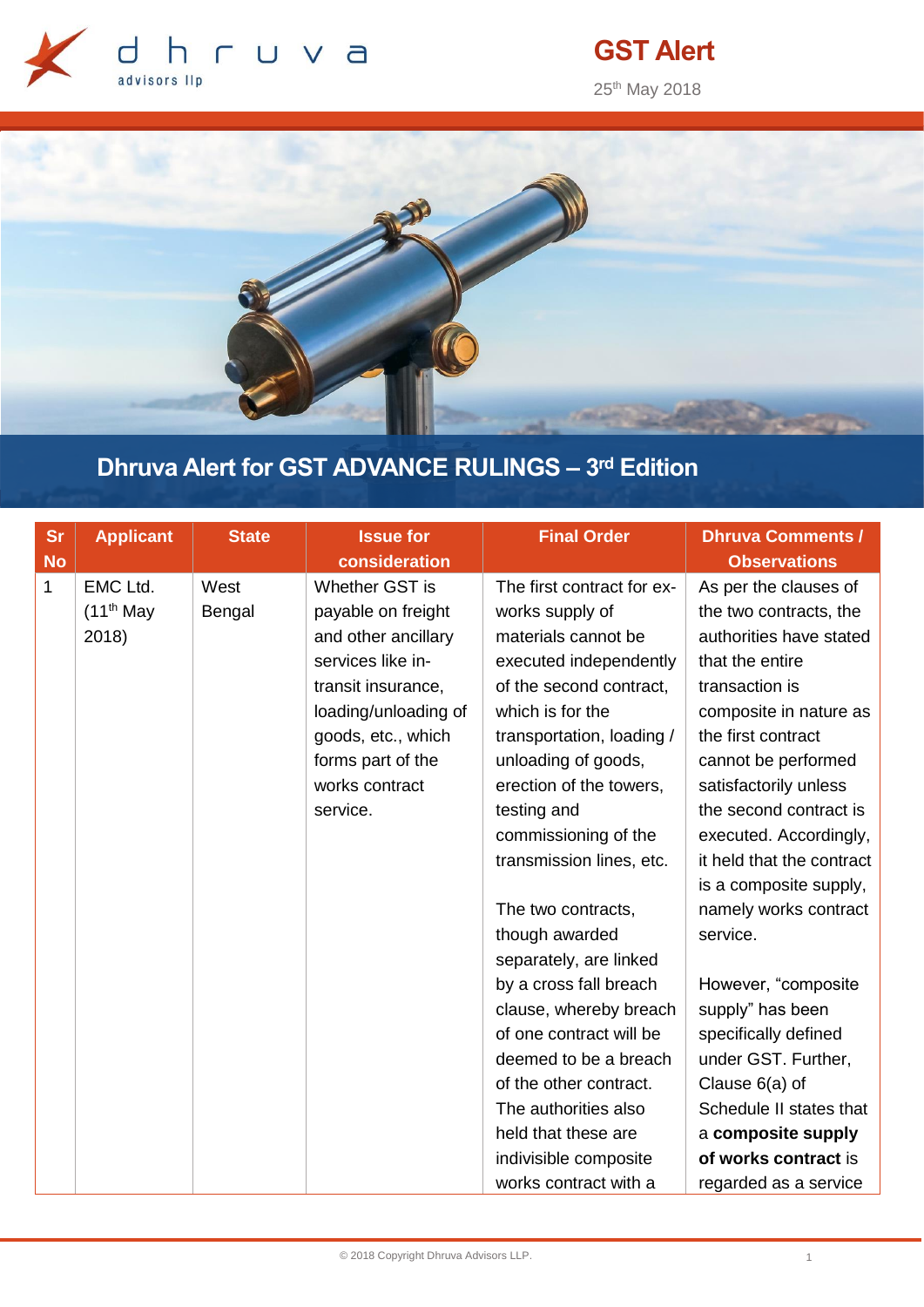

| <b>Sr</b>      | <b>Applicant</b>         | <b>State</b> | <b>Issue for</b>       | <b>Final Order</b>                              | <b>Dhruva Comments /</b>            |
|----------------|--------------------------|--------------|------------------------|-------------------------------------------------|-------------------------------------|
| <b>No</b>      |                          |              | consideration          |                                                 | <b>Observations</b>                 |
|                |                          |              |                        | single source<br>responsibility.                | transaction. A<br>question may thus |
|                |                          |              |                        |                                                 | arise in a works                    |
|                |                          |              |                        | Thus, the contracts are                         | contract transaction as             |
|                |                          |              |                        | composite works                                 | to whether one needs                |
|                |                          |              |                        | contract as the supply                          | to further ascertain the            |
|                |                          |              |                        | of goods and the                                | transaction as a                    |
|                |                          |              |                        | performance of allied                           | composite supply in                 |
|                |                          |              |                        | activities cannot be                            | terms of Section 2(30),             |
|                |                          |              |                        | separately enforced.                            | or it would be deemed               |
|                |                          |              |                        | Accordingly, it was held                        | to be composite<br>supply.          |
|                |                          |              |                        | that freight and                                |                                     |
|                |                          |              |                        | transportation are                              | Further, it is extremely            |
|                |                          |              |                        | merely a component of                           | critical that the scope             |
|                |                          |              |                        | works contract service                          | of work and other                   |
|                |                          |              |                        | supplied and not a                              | contractual clauses are             |
|                |                          |              |                        | separate activity and,                          | clearly defined in the              |
|                |                          |              |                        | therefore, GST @ 18%                            | contract / bid                      |
|                |                          |              |                        | shall be applicable on                          | documents so as to                  |
|                |                          |              |                        | the entire contract                             | avoid disputes with the             |
|                |                          |              |                        | value, including the                            | tax department.                     |
|                |                          |              |                        | value of transportation /                       |                                     |
|                |                          |              |                        | in-transit insurance.                           |                                     |
| $\overline{2}$ | Shreenath                | Gujarat      | Taxability of interest | The Applicant, a DCA,                           |                                     |
|                | Polyplast                |              | charged by Del         | was appointed by the                            |                                     |
|                | Pvt. Ltd.                |              | Credere Agent          | seller to promote sales,                        |                                     |
|                | $(12th$ January<br>2018) |              | ('DCA')                | take orders for goods to<br>be supplied, and to |                                     |
|                |                          |              |                        | guarantee payment to                            |                                     |
|                |                          |              |                        | the seller for the goods                        |                                     |
|                |                          |              |                        | supplied. In the event                          |                                     |
|                |                          |              |                        | the buyer fails to make a                       |                                     |
|                |                          |              |                        | payment to the seller,                          |                                     |
|                |                          |              |                        | the DCA extends short                           |                                     |
|                |                          |              |                        | term loans to the buyer                         |                                     |
|                |                          |              |                        | by making payment to                            |                                     |
|                |                          |              |                        | the seller on behalf of                         |                                     |
|                |                          |              |                        | the buyer. The DCA                              |                                     |
|                |                          |              |                        | receives consideration                          |                                     |
|                |                          |              |                        | by way of interest from                         |                                     |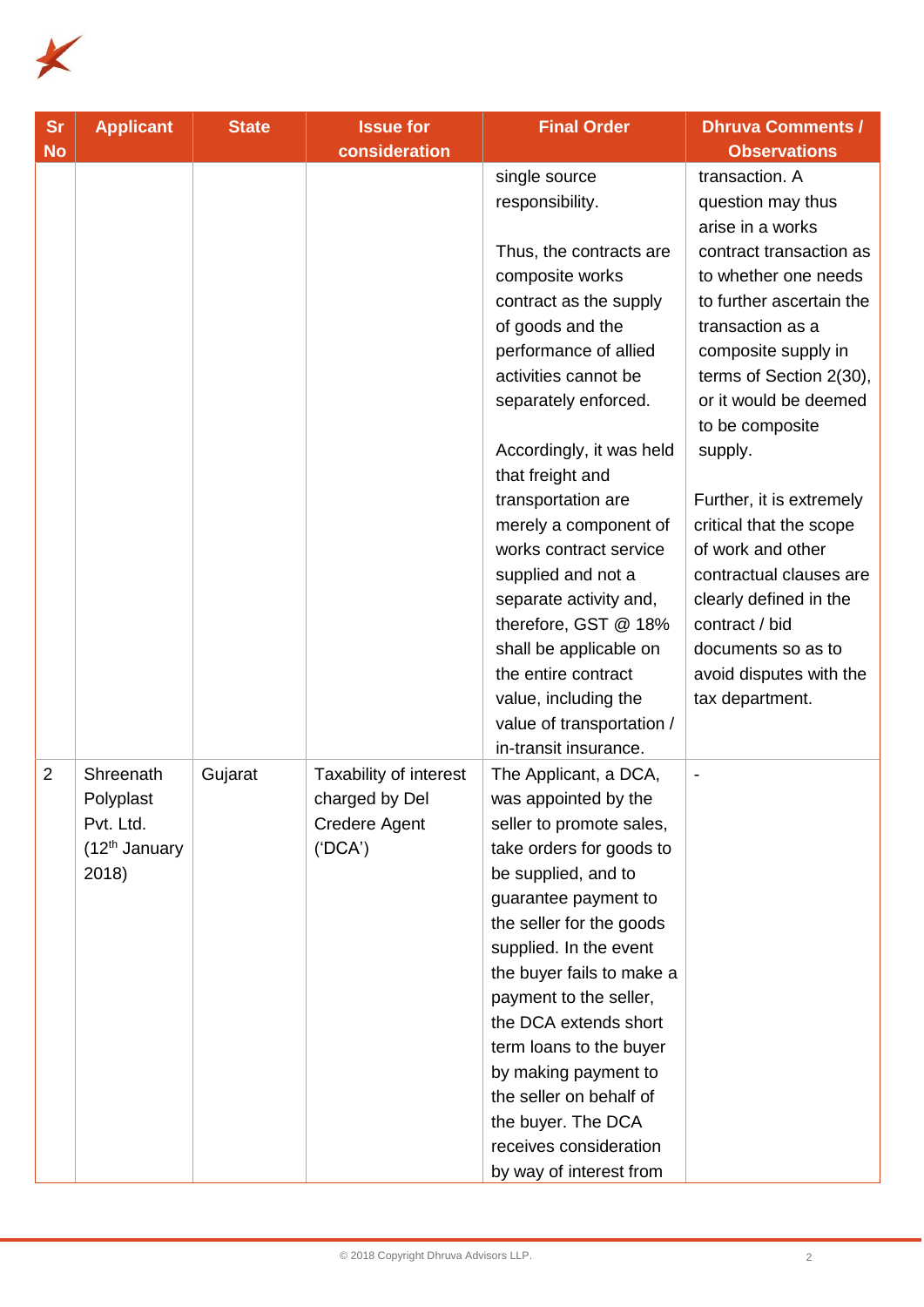

| <b>Sr</b><br><b>No</b> | <b>Applicant</b>                                                                                      | <b>State</b> | <b>Issue for</b><br>consideration                                                                                                                                   | <b>Final Order</b>                                                                                                                                                                                                                                                                                                                                                                                                                                                                                                                                                                                      | <b>Dhruva Comments /</b><br><b>Observations</b>                                                                                                                                                                                                                                                                                                                                                                                                                                                                                                                 |
|------------------------|-------------------------------------------------------------------------------------------------------|--------------|---------------------------------------------------------------------------------------------------------------------------------------------------------------------|---------------------------------------------------------------------------------------------------------------------------------------------------------------------------------------------------------------------------------------------------------------------------------------------------------------------------------------------------------------------------------------------------------------------------------------------------------------------------------------------------------------------------------------------------------------------------------------------------------|-----------------------------------------------------------------------------------------------------------------------------------------------------------------------------------------------------------------------------------------------------------------------------------------------------------------------------------------------------------------------------------------------------------------------------------------------------------------------------------------------------------------------------------------------------------------|
|                        |                                                                                                       |              |                                                                                                                                                                     | the buyer. The taxability<br>of the interest received<br>by the DCA was placed<br>for consideration before<br>the AAR.<br>It was held that such<br>interest is covered by<br>the exemption at SI. No.<br>27 of the Notification<br>No. 12/2017-Central<br>Tax (Rate) dated 28th<br>June 2017 i.e. interest<br>received as<br>consideration for<br>services by way of                                                                                                                                                                                                                                    |                                                                                                                                                                                                                                                                                                                                                                                                                                                                                                                                                                 |
| 3                      | M/s Gogte<br>Infrastructure<br>Development<br>Corporation<br>Limited (21 <sup>st</sup><br>March 2018) | Karnataka    | <b>Whether Hotel</b><br>accommodation &<br>restaurant services<br>provided to the<br>employees and<br>guests of SEZ units,<br>be treated as supply<br>to SEZ units? | extension of loans.<br>After referring to Section<br>16(1)(b) of the IGST Act<br>and Rule 46 of the<br>CGST Rules, the AAR<br>concluded that supply of<br>goods / services for<br>authorised operations<br>only should be treated<br>as supplies to SEZ<br>developer / unit.<br>Further, after referring to<br>place of supply of<br>service for hotel<br>accommodation and<br>restaurant services, the<br>AAR held that in the<br>instant case, the<br>services rendered by<br>the applicant are neither<br>part of authorized<br>operations of SEZ nor<br>consumed inside the<br>SEZ and it cannot be | Section 7(5) of the<br><b>IGST Act explicitly</b><br>states that supply to<br>SEZ unit should be<br>regarded as inter-state<br>supplies. However, the<br>AAR has held that the<br>instant transaction as<br>intra-state supply<br>without referring /<br>discussing the said<br>section.<br>Further, Section<br>$16(1)(b)$ of the IGST<br>Act provides that<br>supply to SEZ unit is a<br>zero-rated supply.<br>There is no additional<br>restriction or condition<br>mentioned in the said<br>section for a<br>transaction to qualify<br>as zero-rated supply. |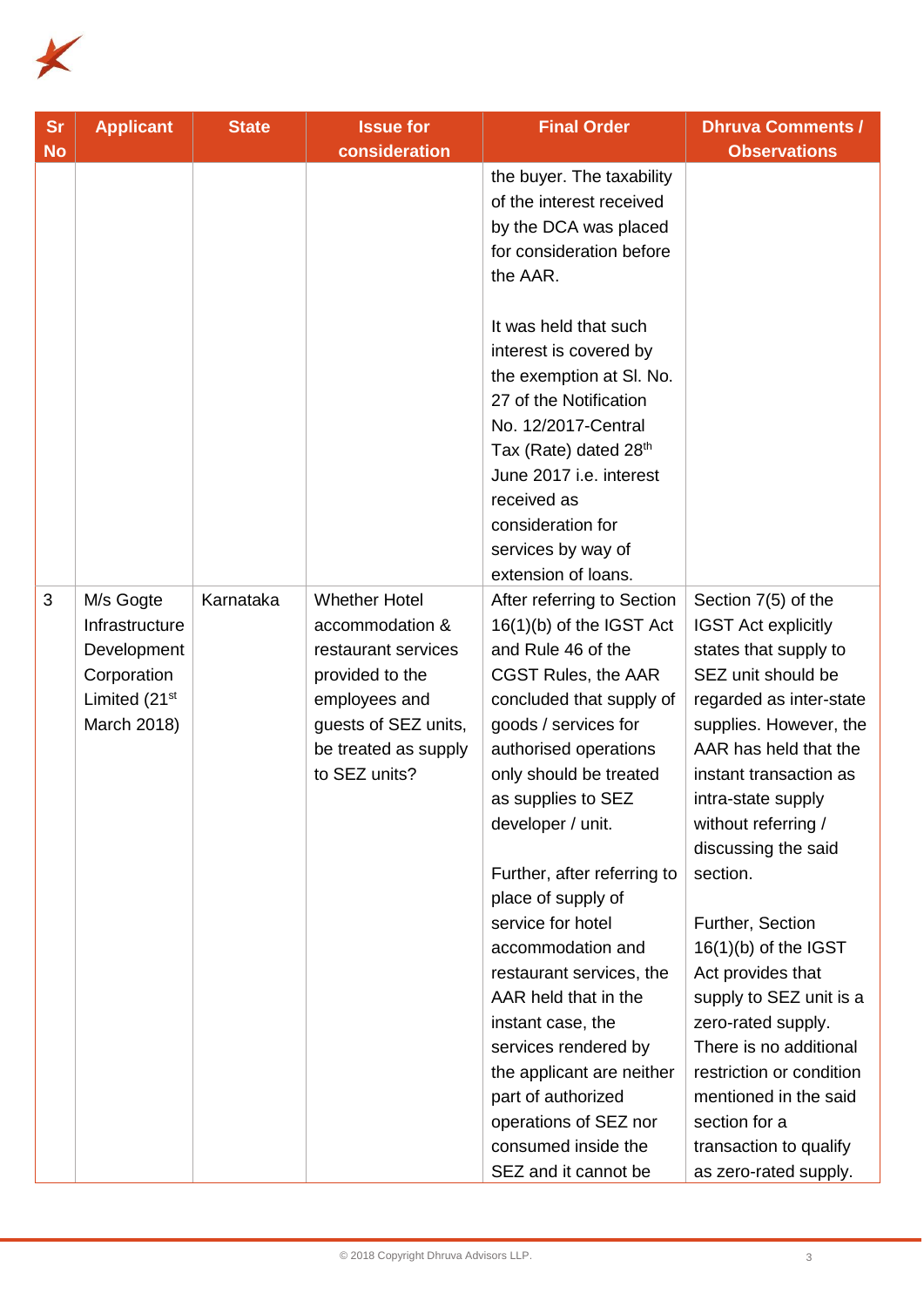